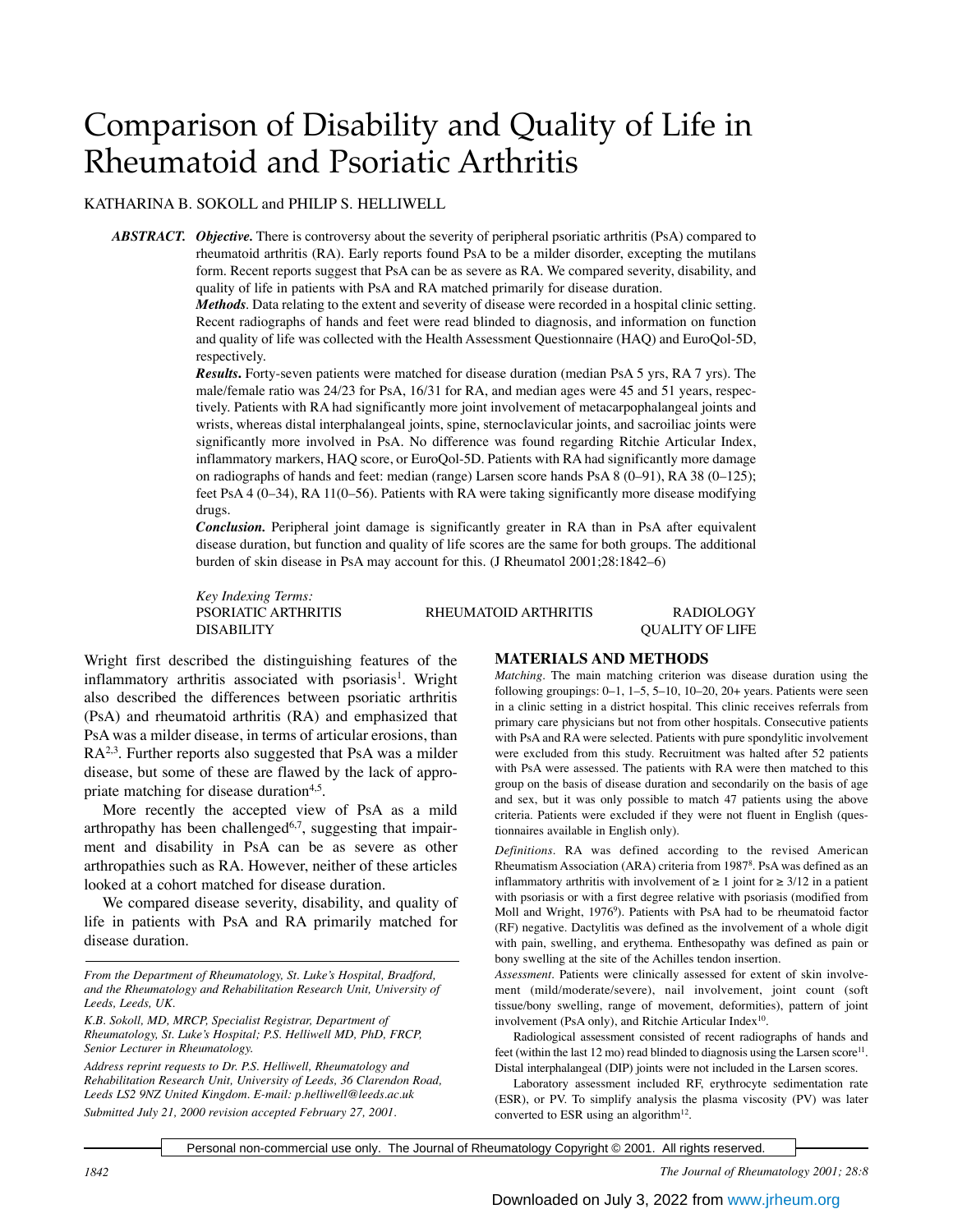Patients were asked to fill in forms for the Health Assessment Questionnaire (HAQ) score adapted for use by British patients<sup>13</sup>, including a visual analog scale (VAS) for pain. The HAQ scale asks questions about function using 8 domains: dressing and grooming, rising, eating, walking, hygiene, reach, grip, and activities. Patients have a choice of 4 responses to each question, scored 0–3. The maximum scores in each domain are summed and the total is divided by the number of domains answered, giving a final score from 0 to 3. The VAS consisted of a horizontal line with the question, "How much pain have you had because of your illness in the past week?" The extremes of this horizontal VAS were marked "No pain" and "Very severe pain." The VAS scale was 85 mm long. This was scored by measuring the distance from the left end to the patient's mark in mm and then multiplying by 0.2, giving scores from 0 to 17. The EuroQol-5D was administered to assess function and quality of life<sup>14</sup>. The EuroQol-5D comprises the following domains: Mobility, self-care, usual activities, pain/discomfort, and anxiety/depression, which are scored as either 1 (no problems), 2 (some problems), or 3 (unable to do/extreme pain/extremely depressed). A total EuroQol-5D score is then calculated using an algorithm: 243 possible health states are so defined, with a range from –0.59 (worst) to 1.0 (best). A perception of "own health state" VAS is also part of the EuroQol-5D but is scored separately. The anchors for this 100 mm vertical VAS are "Worst imaginable health state" (0) and "Best imaginable health state" (100); the score is obtained by measuring the distance from the bottom of the scale to the patient's mark in mm.

The Steinbrocker index<sup>15</sup> was also used as a guide to severity. Current medication was recorded and a note was made of the patient's working status. Comparisons between RA and PsA were made using nonparametric statistics: Mann-Whitney U and chi-square tests. Bonferroni correction was applied for multiple comparisons in Table 5 only. Multivariate regression using HAQ score as the dependent variable, and arthritis type, duration, age, and sex as independent variables, was performed using the method "ENTER" where all variables are entered simultaneously.

#### **RESULTS**

*Matching.* Demographic data are shown in Table 1. Patients were well matched for disease duration. Patients with RA were generally older, and about two-thirds were female, whereas the gender mix in the PsA group was about half each, and the patients tended to be younger. These differences were not significant.

*Clinical findings*. *Characteristics of patients with PsA.* Thirty-one patients (66%) reported dactylitis at some stage;

*Table 1.* Comparison of age, sex, and duration between the RA and PsA groups.

|               | RA         | PsA         | Statistic* | p    |
|---------------|------------|-------------|------------|------|
| Duration, yrs |            |             |            |      |
| Median        | 7          | 5           | $-0.64$    | 0.54 |
| Mean          | 9.5        | 9.6         |            |      |
| Range         | $0.5 - 46$ | $0.25 - 36$ |            |      |
| Age, yrs      |            |             |            |      |
| Median        | 51         | 45          | $-1.84$    | 0.06 |
| Mean          | 51.2       | 45.2        |            |      |
| Range         | $25 - 78$  | $17 - 73$   |            |      |
| <b>Sex</b>    |            |             |            |      |
| Male          | 16         | 24          | 2.79       | 0.10 |
| Female        | 31         | 23          |            |      |

\*Duration and age, Mann-Whitney z score; sex, chi-squared.

17 patients (36.2%) had heel enthesopathy; and 44 patients (93.6%) had nail involvement.

A symmetrical polyarthritis was most frequently seen (33 patients, 70.2%), followed by oligoarthritis (10 patients, 21.3%), and asymmetrical polyarthritis in 2 (4.3%). Disease limited to DIP only was seen in one patient (2.1%). One patient had arthritis mutilans (2.1%). A history or clinical evidence of sacroiliitis was found in 10 patients; 5 had asymmetrical and 5 symmetrical disease. Definite radiological changes of spondylitis (including sacroiliitis) were found in 6 patients.

The extent of skin involvement was mild in 30 patients (63.8%), moderate in 9 (19.1%), and severe in 8 (17%). Plaque-psoriasis was most commonly seen with 41 patients  $(87.2\%)$ ; 2 patients  $(4.3\%)$  had pustular psoriasis. The scalp was affected in 41 patients (87.2%).

*Joint counts.* Comparison of joint counts of the 2 groups showed more common involvement of metacarpophalangeal (MCP) joints (70% vs  $37\%$ ) and wrists (84% vs  $43\%$ ) in the RA as opposed to more common involvement of DIP joints (80% vs 42%). Both groups had similar occurrences of spinal pain (11 in RA, 16 in PsA), but spinal stiffness was more common in PsA (14 vs 4 patients with RA). Comparison between RA and the subgroup of patients with PsA who had definite radiological changes of spondylitis showed no difference in the disability and quality of life assessments. Involvement of the remaining joints (temporomandibular joint, cervical spine, shoulders, elbows, hips, knees, ankles, metatarsophalangeal, proximal interphalangeal) was similar in the 2 groups. Ritchie Articular Index scores were not significantly different between the 2 groups: RA median 4 (range 0–40), PsA median 2 (range 0–35).

*Medication.* Table 2 shows the comparison of medication between the 2 groups. The most striking difference is that patients with RA were taking significantly more disease modifying drugs (DMARD) than patients with PsA ( $p =$ 0.0001). For RA, 20 patients were taking one DMARD (42.6%) but 19 (40.4%) were taking 2; in PsA, 24 patients were taking one DMARD (51.1%), only one patient (2.1%) was taking 2.

*Radiological findings.* Patients with RA were found to have significantly higher Larsen scores. The median score for hands for RA was 39 (range 0–125), for PsA 8 (range 0–91;  $p = 0.001$ ). The median score for feet for RA was 11 (range 0–56) and for PsA 4 (0–34;  $p = 0.003$ ).

*ESR.* Comparison of markers of inflammation (ESR) showed no difference between the 2 groups (RA median ESR 32.4, range 1–135; PsA median ESR 27.7, range 2–116).

*Disability and quality of life.* Table 3 gives the scores for the HAQ, EuroQol-5D, Steinbrocker, and work status. No significant difference between groups was found for the HAQ score, although the scores for patients with PsA were

Personal non-commercial use only. The Journal of Rheumatology Copyright © 2001. All rights reserved.

*Sokoll and Helliwell: Comparison of RA and PsA 1843*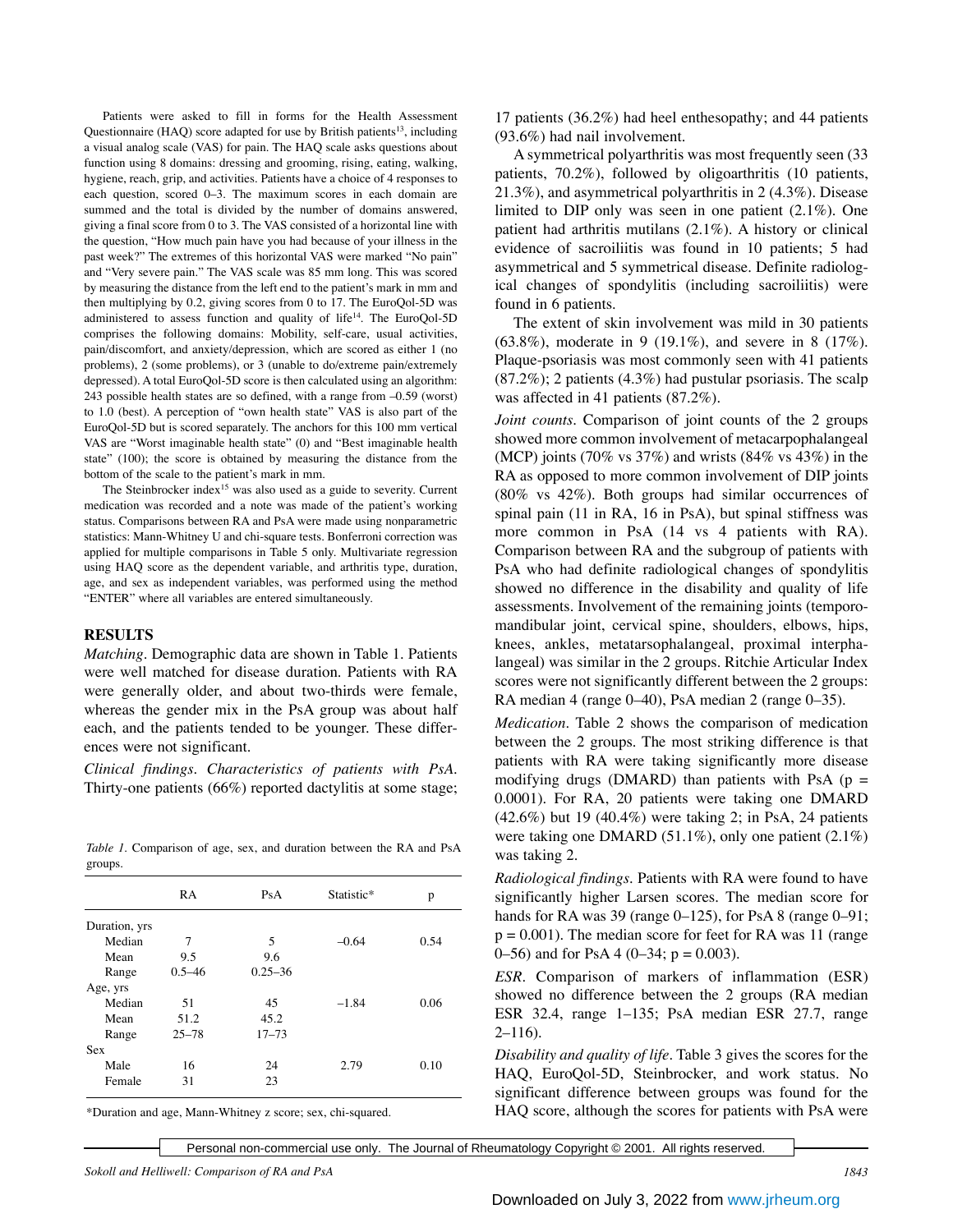|  |  |  |  | Table 2. Comparison of drugs taken. |  |  |  |
|--|--|--|--|-------------------------------------|--|--|--|
|--|--|--|--|-------------------------------------|--|--|--|

|                      | RA       | PsA      | Statistic* | p     |
|----------------------|----------|----------|------------|-------|
| $DMARD (\%)$         |          |          |            |       |
| None                 | 8(17)    | 22 (47)  |            |       |
| 1 DMARD              | 20(43)   | 24(51)   |            |       |
| 2 DMARD              | 19(40)   | 1(2)     | 23.10      | 0.001 |
| Hydroxychloroquine   | 4(8.5)   |          |            |       |
| Sulfasalazine        | 20(42.6) | 16(34)   | 0.72       | 0.40  |
| Methotrexate         | 17(36.2) | 9(19.1)  | 3.40       | 0.65  |
| Gold                 | 4(8.5)   |          |            |       |
| Penicillamine        | 1(2.1)   |          |            |       |
| <b>Steroids</b>      | 7(14.9)  |          |            |       |
| Cyclosporin A        |          | 1(2.1)   |            |       |
| Chlorambucil         | 1(2.1)   |          |            |       |
| Azathioprine         | 4(8.5)   |          |            |       |
| Other medication (%) |          |          |            |       |
| <b>NSAID</b>         | 32(68)   | 34 (72)  | 0.05       | 0.82  |
| Simple analgesia     | 46 (97)  | 47 (100) | 1.01       | 0.32  |

\*chi-squared.

*Table 3.* Comparison of quality of life, disability, and work status.

|                        | <b>RA</b>       | PsA             | Statistic* | p     |
|------------------------|-----------------|-----------------|------------|-------|
| HAO score              |                 |                 |            |       |
| Median (range)         | $1.63(0-2.9)$   | $1.25(0-2.6)$   | $-1.72$    | 0.09  |
| HAQ pain VAS           |                 |                 |            |       |
| Median (range)         | $9(0-17)$       | $9(0-17)$       | $-0.32$    | 0.75  |
| Eurogol                |                 |                 |            |       |
| Median (range)         | $0.52(-0.24-1)$ | $0.59(-0.24-1)$ | $-0.63$    | 0.53  |
| Own Health VAS, 0-100% |                 |                 |            |       |
| Median (range)         | $50(0-88)$      | $50(0-85)$      | $-0.26$    | 0.79  |
| Steinbrocker $(\%)$    |                 |                 |            |       |
| Grade 1                | 9(19)           | 19(40)          |            |       |
| 2                      | 22(47)          | 20(43)          |            |       |
| $\mathcal{E}$          | 16(34)          | 8(17)           |            |       |
| Median                 | $\overline{c}$  | $\overline{c}$  | $-2.66$    | 0.25  |
| Work $(\%)$            |                 |                 |            |       |
| Yes                    | 18 (38)         | 27(57)          | 13.70      | 0.003 |
| Retired                | 26(55)          | 11(23)          |            |       |
| Housewife              | 1(2.1)          | 8(17)           |            |       |
| Unemployed             | 2(4.3)          | 1(2.1)          |            |       |

\* HAQ score, HAQ pain, VAS, EuroQoL-5D, own health VAS, Steinbrocker, Mann-Whitney, z score; work, chisquared.

lower. Multivariate regression analysis using the HAQ score as the dependent variable showed the only significant predictor variable to be disease duration. The final model is given in Table 4. Looking more closely at individual categories of the HAQ score, patients with RA had significantly more difficulties with hand activities such as eating  $(p =$ 0.006), grip ( $p = 0.01$ ), and hygiene ( $p = 0.03$ ). Both groups had similar scores in the other activities of the HAQ. Scores for the EuroQol-5D and Steinbrocker were similar for both groups. A greater proportion of patients with PsA were still working.

*Role of skin involvement.* Table 5 shows how patients compare for disability and quality of life according to

severity of skin disease. Patients with PsA in whom the skin disease was classified as mild tended to have less disability and better quality of life. The HAQ score rises from 0.81 in mild psoriasis to 1.38 in moderate and 2 in severe psoriasis. The figures for the EuroQol-5D are similar: 0.66, 0.52, and 0.37 (mild/moderate/severe). The lack of difference in terms of disability and quality of life for the groups as a whole was largely maintained when the psoriatic group was split by skin severity, although patients with mild psoriasis had significantly lower scores for the "eating," "hygiene," and "grip" subsections of the HAQ. The severity of skin involvement was not related to radiological damage as measured by the Larsen scores (median Larsen hand scores

Personal non-commercial use only. The Journal of Rheumatology Copyright © 2001. All rights reserved.

*1844 The Journal of Rheumatology 2001; 28:8*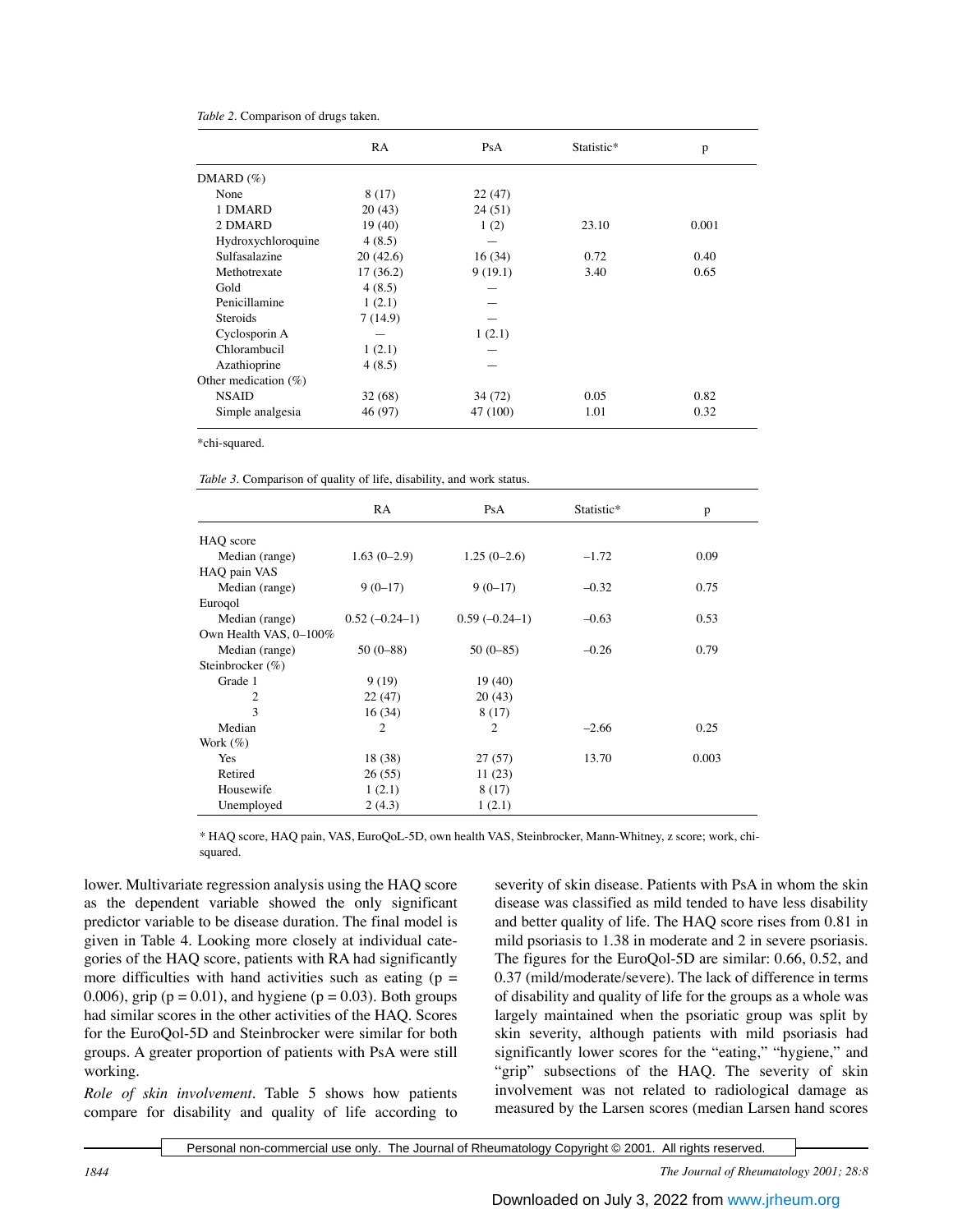*Table 4.* Multiple linear regression, with HAQ score as dependent variable and disease group, age, duration of disease, and sex as independent variables.  $\mathbb{R}^2$  adjusted = 0.136. Residual standard deviation = 0.787.

|                              | Coefficient             | Standard<br>Error | p     |
|------------------------------|-------------------------|-------------------|-------|
| Constant                     | 0.996                   | 0.565             | 0.081 |
| Disease group $(1 = RA,$     | $-0.259$                | 0.175             | 0.141 |
| $2 = PsA$ )                  |                         |                   |       |
| Age $(yrs)$                  | $-2.594 \times 10^{-4}$ | 0.007             | 0.969 |
| Duration (yrs)               | $2.818 \times 10^{-2}$  | 0.010             | 0.004 |
| Sex $(1 = male, 2 = female)$ | 0.308                   | 0.173             | 0.079 |

for mild, moderate, and severe psoriasis: 8, 30, 1;  $p = NS$ ), but skin severity was related to Ritchie Articular Index scores (median RAI scores 0.5, 0, 11 for mild, moderate, severe psoriasis;  $p = 0.02$ ).

#### **DISCUSSION**

The null hypothesis to be tested in this study was that disability and quality of life are similar in patients with RA and PsA providing the disease has been present for a similar period of time. We found no significant differences between these 2 groups in terms of function and quality of life. Despite this, patients with RA had more radiographic damage and were taking more DMARD than patients with PsA, suggesting greater disease severity in RA.

There may be criticism in that patients have been matched primarily according to disease duration and not also strictly for age and sex. Exact matching for age and sex would have been difficult to achieve and not necessarily

desirable, in that RA and PsA are different entities manifesting themselves at different ages and with a different sex distribution. A close match might run the risk of attracting a too highly selected group of patients that may — because of their age — behave atypically, compared to a less selected cohort. Patients in the RA group tended to be older and there was a female preponderance, but this was not significant and patients were well matched for disease duration. Moreover, multivariate regression analysis showed disease duration to be the only variable significantly influencing the HAQ score.

Our data support the findings of Wright<sup>3</sup>, who found less severe radiographic change in 121 patients with PsA compared to 91 patients with RA matched for age, sex, and disease duration. Similar data were obtained by Roberts, *et al*<sup>4</sup> and Nissilä, *et al*<sup>5</sup> , although the latter group only compared 14 patients with PsA to 107 with RA. Later, Gladman, *et al*6 looked at 220 patients with PsA and challenged the concept of PsA as a benign arthropathy. A similar conclusion was drawn by Torre-Alonso, *et al*<sup>7</sup> : 57% of their patients had erosive disease, with 19% fulfilling ARA criteria for functional impairment III or IV. Both Gladman, *et al* and Torre-Alonso, *et al* did not use seropositivity as an exclusion criterion and it is possible that some of their patients had RA, thus confounding the findings.

A clue to severity may be obtained from data on use of DMARD. In the study by Gladman, *et al*<sup>6</sup> 16% were treated with gold. These patients were found to be more likely to have evidence of joint damage. Antimalarials were used in 5%, azathioprine in 4%. Weekly methotrexate (24%) and

*Table 5.* Comparison of disability and quality of life according to severity of psoriasis (comparisons within psoriatic groups showed no significant differences).

|                       | RA,            | Mild<br>Psoriasis, | Moderate<br>Psoriasis, | Severe<br>Psoriasis, | Statistic* | $p+$<br>(RA/mild |
|-----------------------|----------------|--------------------|------------------------|----------------------|------------|------------------|
|                       | median         | median             | median                 | median               |            | Psoriasis)       |
| HAQ score             | 1.63           | 0.81               | 1.38                   | $\overline{c}$       | $-3.11$    | 0.04             |
| Dressing $&$ grooming |                | 1                  | 1                      | 1.5                  | $-2.44$    | 0.27             |
| Rising                | 1              | 1                  | 1                      | 1                    | $-2.27$    | 0.41             |
| Eating                | 2              |                    |                        | 1.5                  | $-3.54$    | 0.004            |
| Walking               | 1              |                    | 1                      | 1                    | $-1.77$    | 1.00             |
| Hygiene               | 2              |                    | $\overline{c}$         | 2                    | $-3.34$    | 0.02             |
| Reach                 | $\overline{c}$ |                    | $\overline{c}$         | $\overline{c}$       | $-2.47$    | 0.25             |
| Grip                  | 1              | $\mathbf{0}$       | 1                      |                      | $-3.56$    | 0.02             |
| Activities            | $\overline{c}$ | 1                  | 3                      | 2.5                  | $-3.14$    | 0.04             |
| HAQ pain VAS          | 9              | 8                  | 10                     | 9.2                  | $-1.57$    | 1.00             |
| EuroQol-5D            | 0.52           | 0.66               | 0.52                   | 0.37                 | $-2.19$    | 0.60             |
| Mobility              | $\overline{2}$ | $\overline{2}$     | $\overline{c}$         | 2                    | $-1.25$    | 1.00             |
| Self-care             | $\overline{c}$ | 1                  | $\overline{2}$         | $\overline{c}$       | $-3.00$    | 0.06             |
| Usual activities      | $\overline{c}$ | 2                  | $\overline{2}$         | $\overline{c}$       | $-1.91$    | 1.00             |
| Pain/discomfort       | $\overline{c}$ | 2                  | $\overline{c}$         | $\overline{c}$       | $-0.69$    | 1.00             |
| Anxiety/depression    | $\overline{c}$ | 1                  | 1                      | $\overline{c}$       | $-0.75$    | 1.00             |
| Own health VAS (mm)   | 50             | 60                 | 40                     | 44                   | $-1.27$    | 1.00             |
| Steinbrocker          | $\overline{c}$ | 1.5                | $\overline{c}$         | $\overline{c}$       | $-3.38$    | 0.02             |

\*Mann-Whitney, z score; +corrected for multiple comparisons.

Personal non-commercial use only. The Journal of Rheumatology Copyright © 2001. All rights reserved.

*Sokoll and Helliwell: Comparison of RA and PsA 1845*